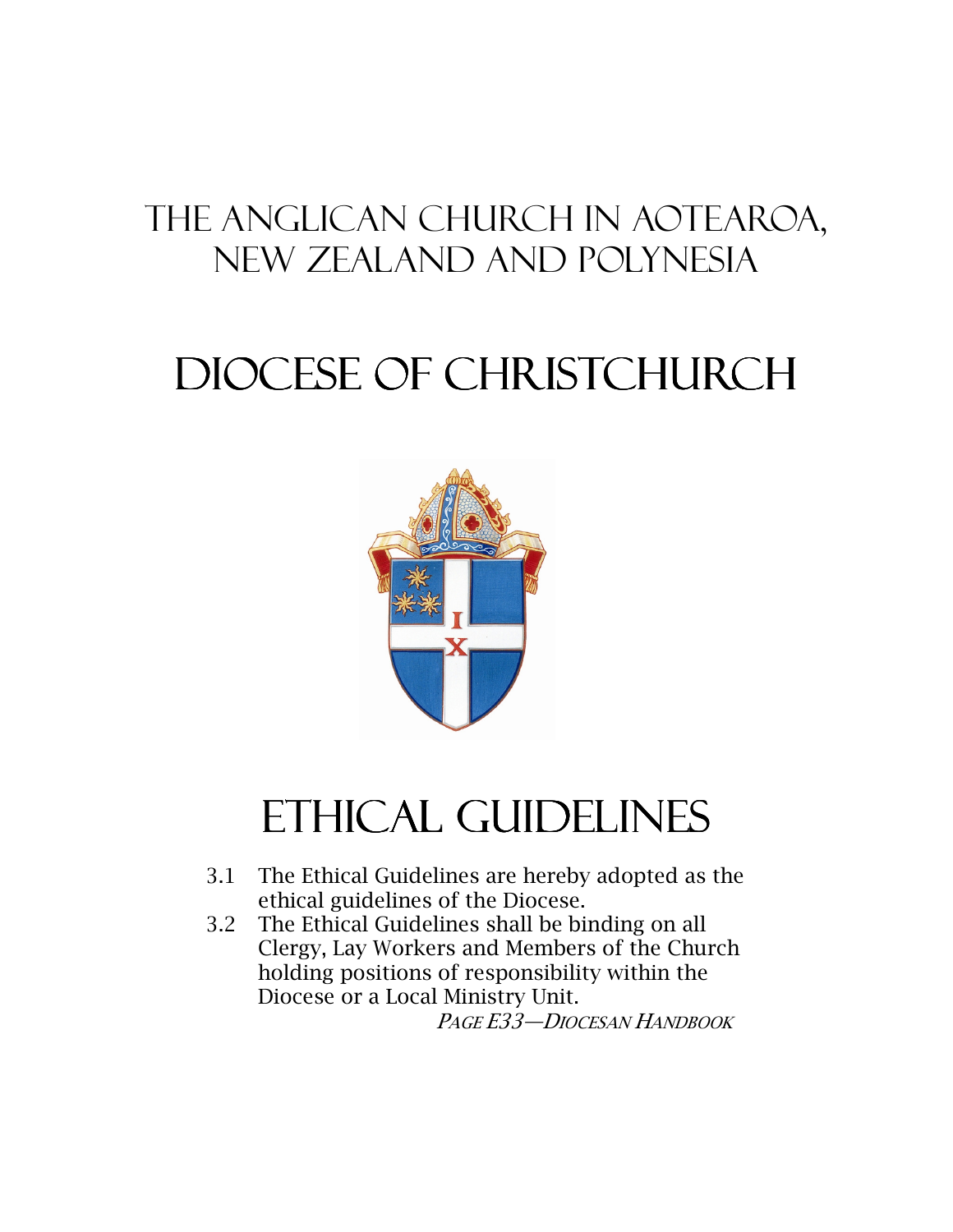The purpose of Christian Ministry is to serve people at their points of need in the selfless way in which Christ serves. These Ethical Guidelines are offered in support of this service.

PAGE E43—DIOCESAN HANDBOOK

#### PREAMBLE

- The guidelines are offered for <u>all</u> who minister in the Diocese, not just for the ordained. The term "minister" will be used to include both lay and ordained.
- These guidelines are guides for ethical behaviour between ministers and those they minister to. They are not intended as a statement of Christian moral teaching.
- These guidelines indicate acceptable ethical behaviour. It is recognised that all who minister will at times fail to live up to all aspects of the guidelines. Those who minister and those they minister to, together with all Christians, are called to offer each other reconciliation and forgiveness when appropriate.
- These guidelines deal explicitly with pastoral ministry. However they are applicable wherever there is a ministry relation between two people.
- Ministry situations are more complicated than are other helping situations in that ministers do not just meet those they serve in counselling sessions. Ministers and those they minister to, meet regularly in many different settings.
- It is often difficult in ministry to distinguish between "professional" and "personal" relationships. This can make it very difficult to establish appropriate boundaries in ministry relationships.
- Ministry covers a wide range of activities from informal pastoral care schemes to structured counselling situations.
- People sometimes expect information shared informally to be as confidential as information shared in a formal counselling/ confessional situation.
- A ministry relationship cannot be "terminated" as can a counselling relationship. Ministers normally have ongoing relationships with those they serve.
- The variety of networks within parishes and the information sharing between them make the ethical questions more complex.

# **PRINCIPLES**

- 1. Every human being has infinite worth and a unique value as a child of God, irrespective of origin, ethnicity, sex, age, beliefs, social or economic status, contribution to society or present psychological, physical or spiritual state.
- 2. Each individual has the God-given right of self-fulfilment and maximum development of their potential to the degree that it does not encroach upon the same rights of others.
- 3. All activities of ministry regardless of their form, should serve the best interests of those who receive them.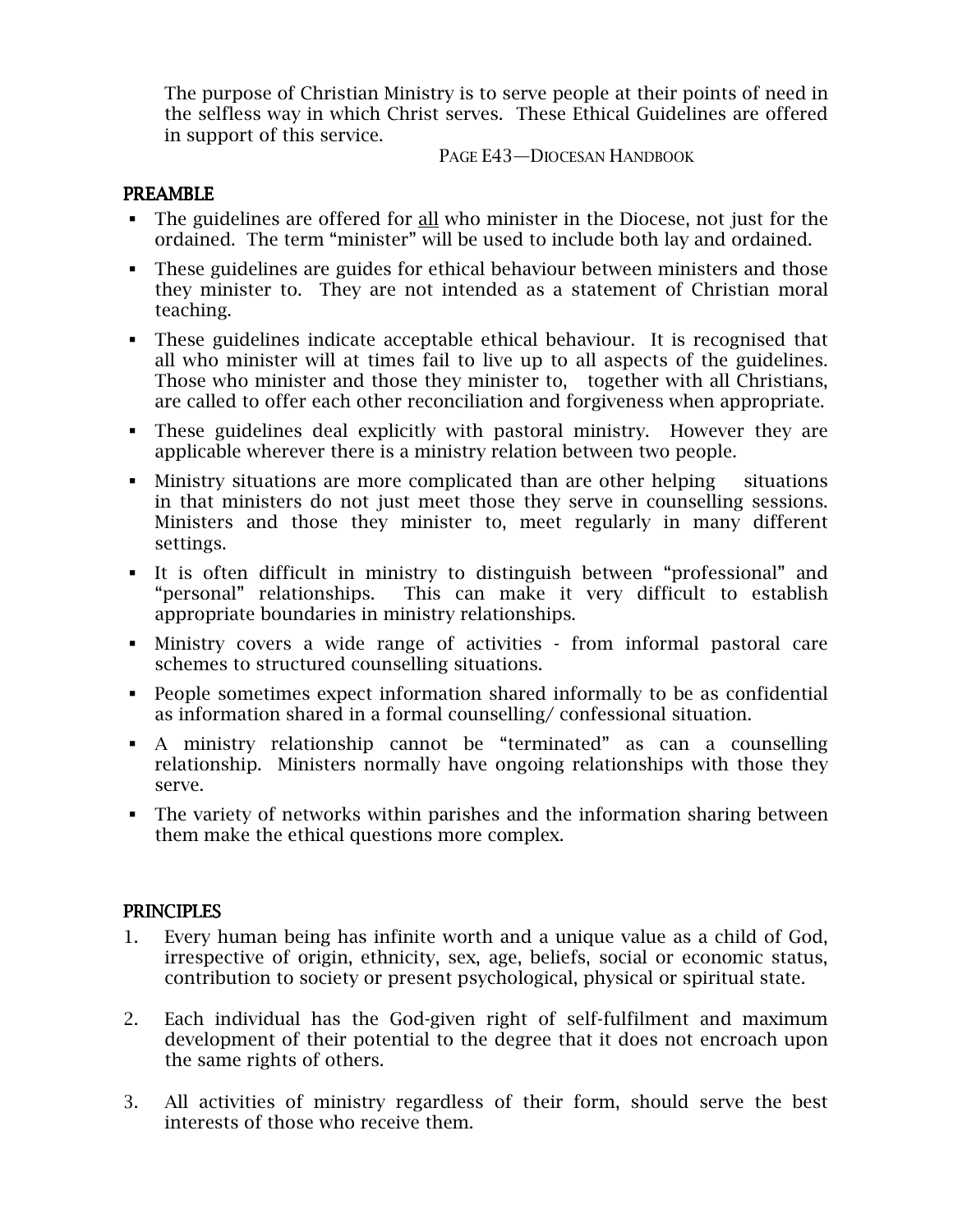4 Those who minister have the responsibility to devote objective and disciplined knowledge and skill to aid individuals within the church and wider social setting in their progress in the faith and in the development of their God-given potential as human beings.

# 1. RESPONSIBILITIES TO THOSE BEING SERVED:

- 1.1 We maintain the right of the people to whom we minister to a relationship of mutual trust, to privacy and confidentiality and to the responsible use of information. All information divulged by people is the property of those people and their informed consent must be sought if it is to be passed on to any person or organisation. This includes passing on information within the ministry team. When people request us not to discuss them with others, we will honour this request unless others are in danger.
- 1.2 We acknowledge that under the guise of caring and sharing, information which is incorrect or which is not public property is often passed on within the church. We recognise the need to guard against careless talk and to beware of accepting second-hand information at face value.
- 1.3 People should be informed about the limits of confidentiality. Confidentiality is required to be breached when there is a clear danger to the safety of the person or to any other individual or group. Those we minister to will normally be informed beforehand if confidentiality is to be broken. If permission is not given to reveal it, information given in the course of a confession is exempt from this provision, in keeping with the rubrics on pg 750 of A New Zealand Prayer Book, He Karakia Mihinare o Aotearoa and the Evidence Amendment Act 1980, section 31.
- 1.4 We will not abuse our position by taking advantage of those we minister to for purposes of personal, institutional, political or financial gain.
- 1.5 Those we minister to should be free from the possibility of sexual exploitation or sexual harassment of any kind. It is recognised that those exercising ministry are in a position of power relative to those to whom they minister. This power means that sexual relations within any ministry relationship by definition cannot be equal.
- 1.6 We will encourage those to whom we minister to move towards selfdetermination under God and towards taking appropriate responsibility for their own lives.
- 1.7 We will acknowledge the limits of our competence and refer those to whom we minister to others when this proves necessary or desirable.

# 2. RESPONSIBILITIES TO THE CHURCH:

- 2.1 We recognise our membership of the Body of Christ, i.e. the Church.
- 2.2 We will contribute our unique professional expertise (lay or ordained) to the development of the ministry and policies of the Church of which we are a member.
- 2.3 We will uphold professional standards of practice in ministry and work for their advancement.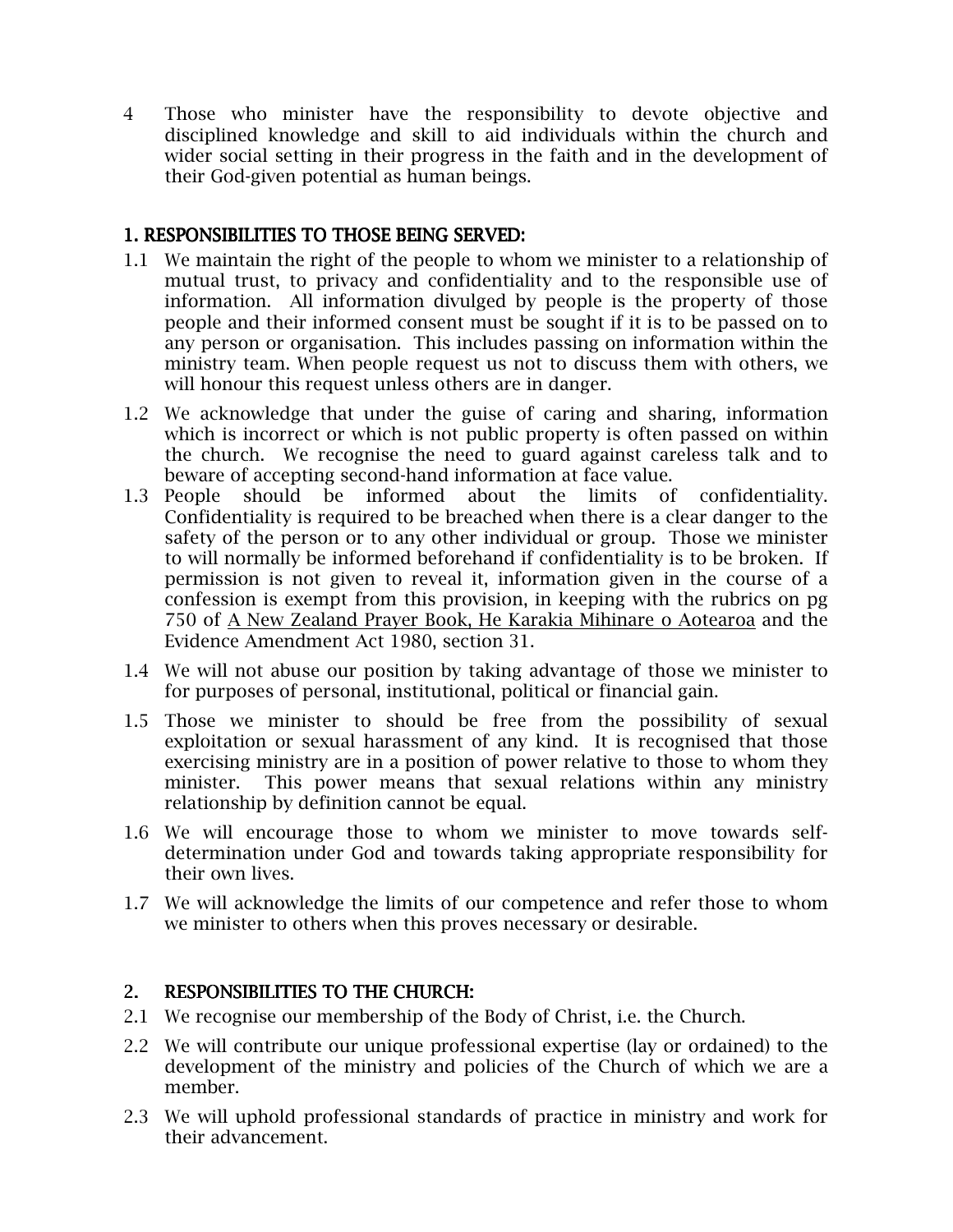- 2.4 We will act to prevent discrimination in access to ministry where this discrimination is based on colour, race, sexual orientation, socio-economic status, age, religious or political belief.
- 2.5 We will be professional in the time we give to the ministry of the Church, guarding against both over-commitment and avoidance of responsibility.

# 3. RESPONSIBILITIES TO OTHER MINISTERS:

- 3.1 We will treat colleagues with respect, consideration, fairness and good faith.
- 3.2 We will recognise the abilities, expertise and views of colleagues in ministry and value the contributions they make.
- 3.3 We will respect the professional confidences of colleagues.
- 3.4 We will seek mediation when important conflicts with colleagues or others require to be resolved. Legal procedures are provided within the Church's structures where this is deemed necessary.
- 3.5 When appropriate we will work and co-operate with colleagues and social service agencies of the Church and Society to serve the best interests of the people to whom we minister.
- 3.6 We will respect the time constraints of those (ordained and lay) who minister in a non-stipendiary capacity.

### 4. RESPONSIBILITIES TO OURSELVES

- 4.1 We will acknowledge that there are limits to the ministry we can properly provide and that respect for our own health in ministry relationships and appropriate self-care should be upheld.
- 4.2 We recognise our own need for recreation, refreshment and renewal for which at times we will need to call on the support and expertise of other ministers and professionals.
- 4.3 We will use regular professional supervision for review, learning, personal and spiritual growth to maintain a high standard of ministry.
- 4.4 We recognise that our knowledge needs to be continually extended and enhanced. In addition to personal study, we will regularly attend courses, retreats, lectures, seminars and schools of ministry to learn and be encouraged in our ministry.

# Appendix to the Guidelines

- We offer the following guidelines as a further resource. Although Kelsey is speaking specifically of spiritual direction and in-depth counselling, these guidelines are relevant to wider ministry situations as well.
- From: Kelsey, M. (1984) Companions on the Inner Way, Crossroad, New York, pp 176, 177.
- 1. Recognize the incredible power of this experience of transference-love-sexuality.